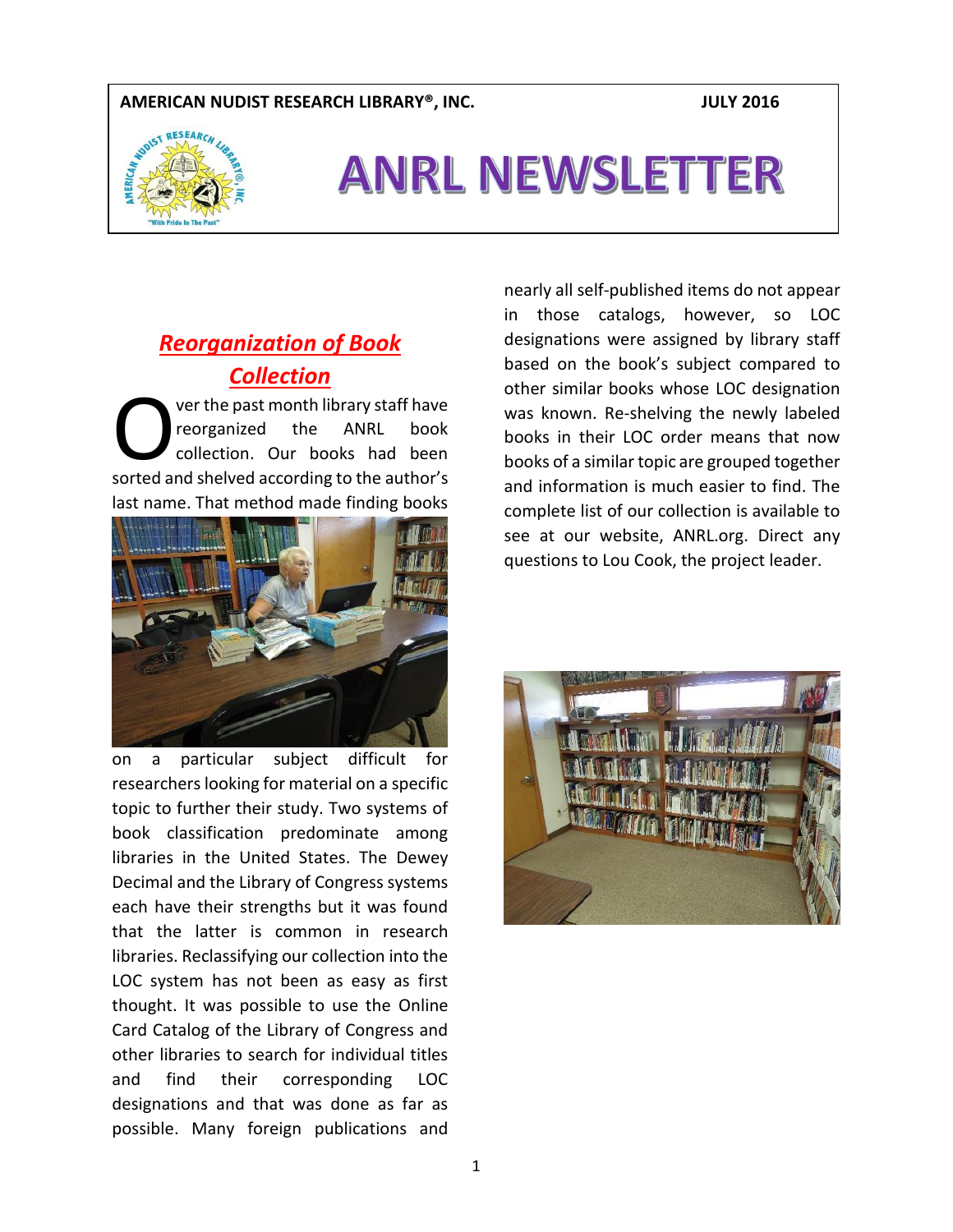## *Computer Archives in Use*

uring the past few months visitors and staff have used the library's digital archives both to further uring the past few months visitors<br>and staff have used the library's<br>digital archives both to further<br>research and to find useful or personal information. Magazine files can easily be searched and results can be read, saved or printed. One user found poetry written by his father that he hadn't known existed. Another patron found a photograph of his young sons that he knew existed but had lost and then was pleasantly surprised to find a letter-to-the-editor about it in a subsequent issue. Library staff has also been able to locate and forward information to members in response to telephone and email requests. Successes like these would be nearly impossible without the digital archive and the hard work of our scanning volunteers.

## *Digital Newsletter Collection Grows*

he ANRL digital newsletter collection has seen major additions in 2016. Previously scanned but unprocessed The ANRL digital newsletter collection<br>has seen major additions in 2016.<br>Previously scanned but unprocessed<br>issues from clubs and organizations around North America have been collated, processed into searchable PDF files and stored on computer. More than 150 separate organizations are represented and issues numbering more than nine thousand are now available to be read. We receive current newsletters from some three dozen clubs as they are available either by email or snail mail. Jim Sweeney processes both old issues and new ones for inclusion in our digital collection. We would be glad to be added to the mailing list of any club that sends out a newsletter so that it can be included in our archive and preserved for the future.

## *Watch That Sun!*

hose of us who like **Fun in the Sun** should be aware of the risks involved and the ways we can prevent skin hose of us who<br>should be aware<br>and the ways w<br>cancer from happening.

**Skin cancer is on the rise** and now more young people are being diagnosed than ever. What most people don't realize is that skin cancer is highly preventable. In fact, it is the most preventable type of cancer. All it takes to prevent the disease is to be educated on how you can be sun-savvy.

If you need more motivation to slather on that SPF and stay safe in the sun, here are some shocking facts that you need to know about skin cancer:

 *About 90% of non-melanoma skin cancer is caused by ultra-violet exposure*.

The UV rays of the sun are responsible for most non-melanoma skin cancers. Unprotected exposure to these rays come from being outdoors, lying in tanning beds, and even having exposure through your car or home windows.

 *One person dies from melanoma almost every hour.*

A common misconception is that you cannot die from skin cancer. Unfortunately, about 8,000 people will die of melanoma in the U.S. this year alone. It is estimated that 2,800 people will die of non-melanoma skin cancer this year as well. The sad thing is that most of these deaths could have been prevented by following easy skin cancer prevention methods.

### *Skin cancer accounts for nearly 50% of all cancers combined*.

Skin cancer is the most commonly diagnosed type of cancer among men and women. Exposure to UV rays through natural and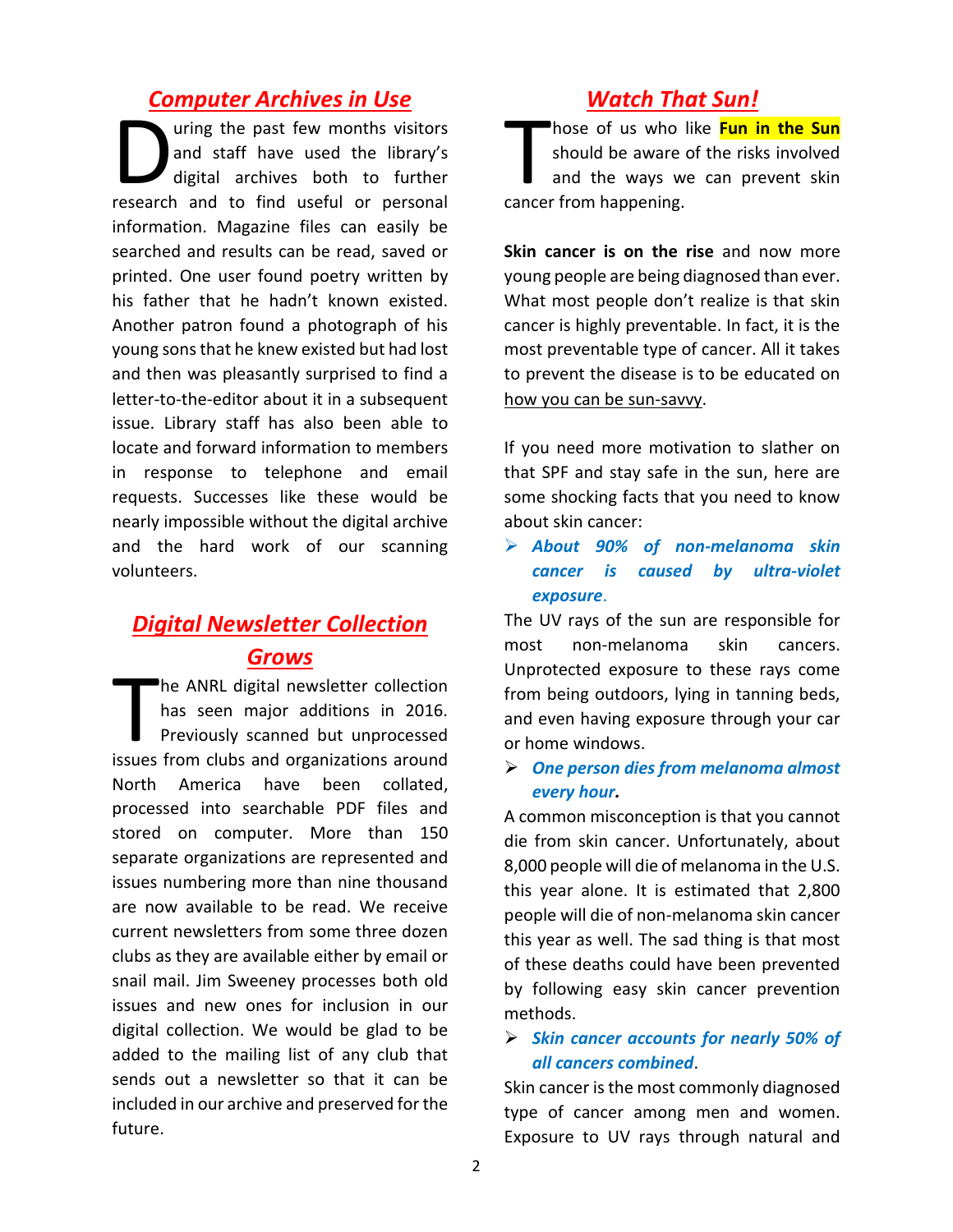artificial means is the culprit. Since skin cancer is such a common type of cancer, it is advised that everyone examine their skin at home and undergo a yearly clinical skin exam by their doctor.

#### *More than one million cases of skin cancer will be diagnosed this year*.

The American Cancer Society estimates that 1.5 million cases of skin cancer will be diagnosed this year, a number that is expected to continually rise. Exposure to harmful UV rays from the sun and artificial means like tanning beds.

### *Skin cancer is most deadly for African Americans, Asians, and Latinos.*

Although the risk of developing melanoma is rather low, this type of skin cancer is typically more deadly for these groups. All people are at risk regardless of ethnicity.

 *1 in 3 Caucasians will be diagnosed with skin cancer.*

One in five Americans will be diagnosed in their lifetime with skin cancer.

 *Just one bad burn in childhood increases the risk of developing melanoma later.*

Protecting children against UV exposure is essential for healthy skin into adulthood. A single blistering sunburn during childhood increases the risk of melanoma as an adult.

 *Men are diagnosed with skin cancer more often than women*.

Skin cancer is more common than prostate cancer lung cancer, and colon cancer in men over 50.

## *President's Thoughts June 2016*

ere it is, time for another newsletter. We are heading to our summer vacations and I hope everyone takes a well-deserved rest and has a good time this summer.  $\prod_{\text{min}}$ 

The library is continuing to make great progress digitizing newsletters. Jim Sweeney has been working hard organizing old scans and formatting new newsletter submissions to add to our collection on the patron computer. A total of over 9,800 have been scanned and processed to date. Great job, Jim.

The magazine scanning department has increased its total of scanned magazines to more than 8,800 out of our collection of 11,358. Great job.

Lou and Ed have completed another project which is to change the labeling of our book collection to the Library of Congress system. This will make it much easier to find books by subject. Thank you for another good job done.

At the last board meeting a motion was made to set side monies to purchase good nudist books. We are looking for suggestions. If you know of a good nudist book would you, please contact me or Bob Proctor our secretary. We will then review the books and decide which books to purchase.

We are working on getting help for Bob Proctor our secretary. Lou Cook, our second vice president, has taken over the inventory of our book and video collections. Terry Crump is in the process of learning the membership software procedures so she can take it over in the near future. Thank you both for stepping up and helping out. We are still looking for someone that would run for secretary in January so that Bob would be able to spend more time on his other activities. He has done a great job but is ready to take on new things. Thanks to all of our volunteers for a job well done.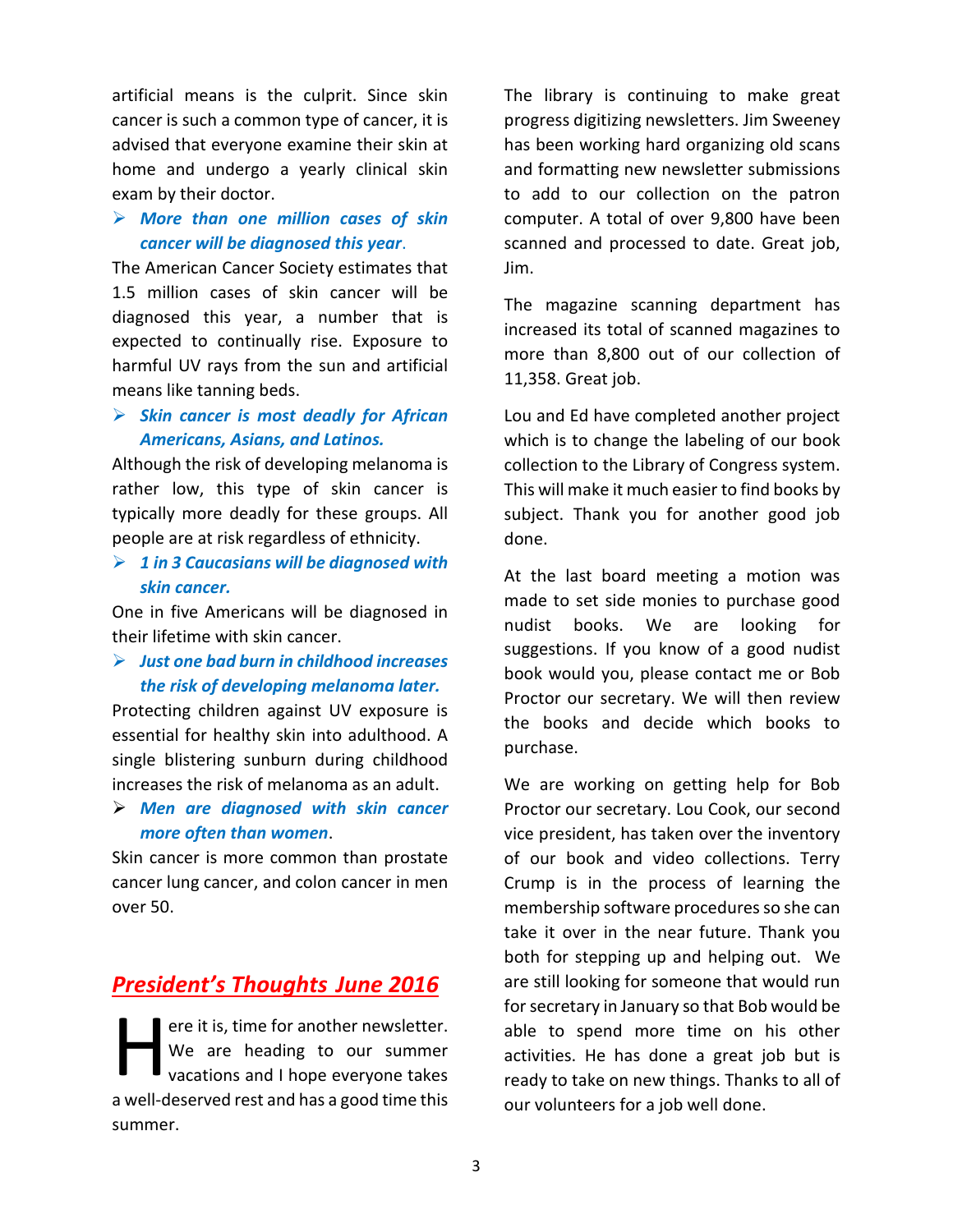

## **A Good Read**

#### **By Terry Crump**

es, ANRL is primarily a research library but on our shelves are a small number of books of fiction. I recently had the **Pleasure of reading one,** *The Orfalinda* pleasure of reading one, *The Orfalinda Trilogy and Other Early Writings* by Paul LeValley. Within its pages you will find stores that will touch year heart, make you laugh, perhaps make you sing, and best of all make you think. If you happen to stop by the library on a Thursday you may even meet the author.

# *ANRL Volunteers Needed: Makes No Difference Where You Live*

#### **By David Foote**

rom its very beginnings, the ANRL has been an organization completely dependent on the skilled labor of From its very beginnings, the ANRL has<br>been an organization completely<br>dependent on the skilled labor of<br>dedicated volunteers. Every task and every accomplishment has a volunteer, or a team of volunteers behind it.

The volunteer librarians, for example, give our library a cheerful and helpful public face, greet visitors and tell newcomers what our library is all about. They guide researchers and patrons to materials in our collection and check circulating materials in and out. When instruction is needed on the use of the library's patron computer or VHS and DVD players they do that, too. The library currently has five librarians and several substitutes to allow it to be open six afternoons each week.

Volunteers, working behind the scenes, do such things as scan materials for our digital archive, maintain our computers and manage our database and website. They give us a presence on social media, publish our newsletter and receive and process newsletters from other organizations for our collection. Still others process donated materials, maintain our inventory records, handle the distribution of surplus items and manage membership.

Volunteers are the lifeblood of this organization, they are a critical resource, and we can always use more of them.

My name is David Foote, and I became an ANRL member back in the 1980s. I have been a volunteer for three years. The thing that makes me an unusual volunteer is that I live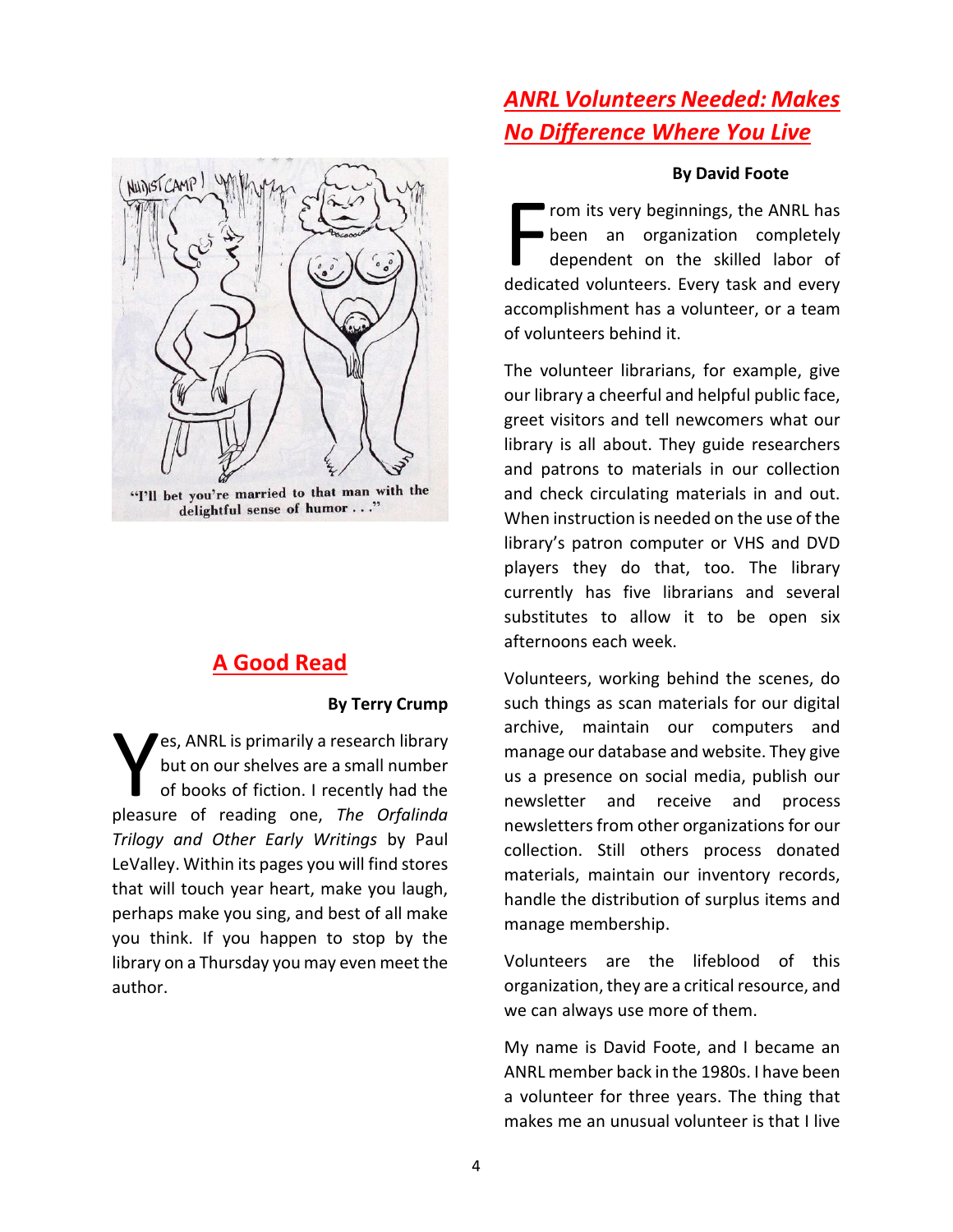in California and only get to the library, itself, a few times each year. I am a "long distance volunteer" and you could be one, too. The internet allows volunteers to help the library from virtually anywhere.

I'm currently working on several computer and information systems projects such as the development of comprehensive job descriptions for ANRL positions, and a recovery manual that the library could use in the event of a serious emergency. Projects like these can be handled using email and occasional phone calls.

Long distance volunteers presently contribute to the ANRL website and have helped with other jobs in the past. Now the library could use volunteers with skills in the area of website design and maintenance and in the near future on a project gathering data about existing nudist clubs and organizations. Perhaps you have an idea for a project that would benefit the library in its mission to preserve nudist history or have skills in other areas.

**Long distance** volunteers: (People living outside central Florida) contact:

David Foote Email: [theinfoguy@ail.com](mailto:theinfoguy@ail.com) (Phone: (407) 552-1543 **Local area** volunteers: (People living in central Florida) contact:

> Bob Proctor Email: [bobproct@me.com](mailto:bobproct@me.com) Phone: (407) 552-1543

## **ANRL at Cypress Cove**





|               | ANI |
|---------------|-----|
| Dave Graber   |     |
| Edward Waller |     |
| Lou Cook      |     |
| Bob Proctor   |     |
| Roe Ostheim   |     |
| Ted Hadley    |     |
|               |     |

#### RL Officers

President Vice-President  $2^{nd}$  Vice-President Secretary Treasurer Director